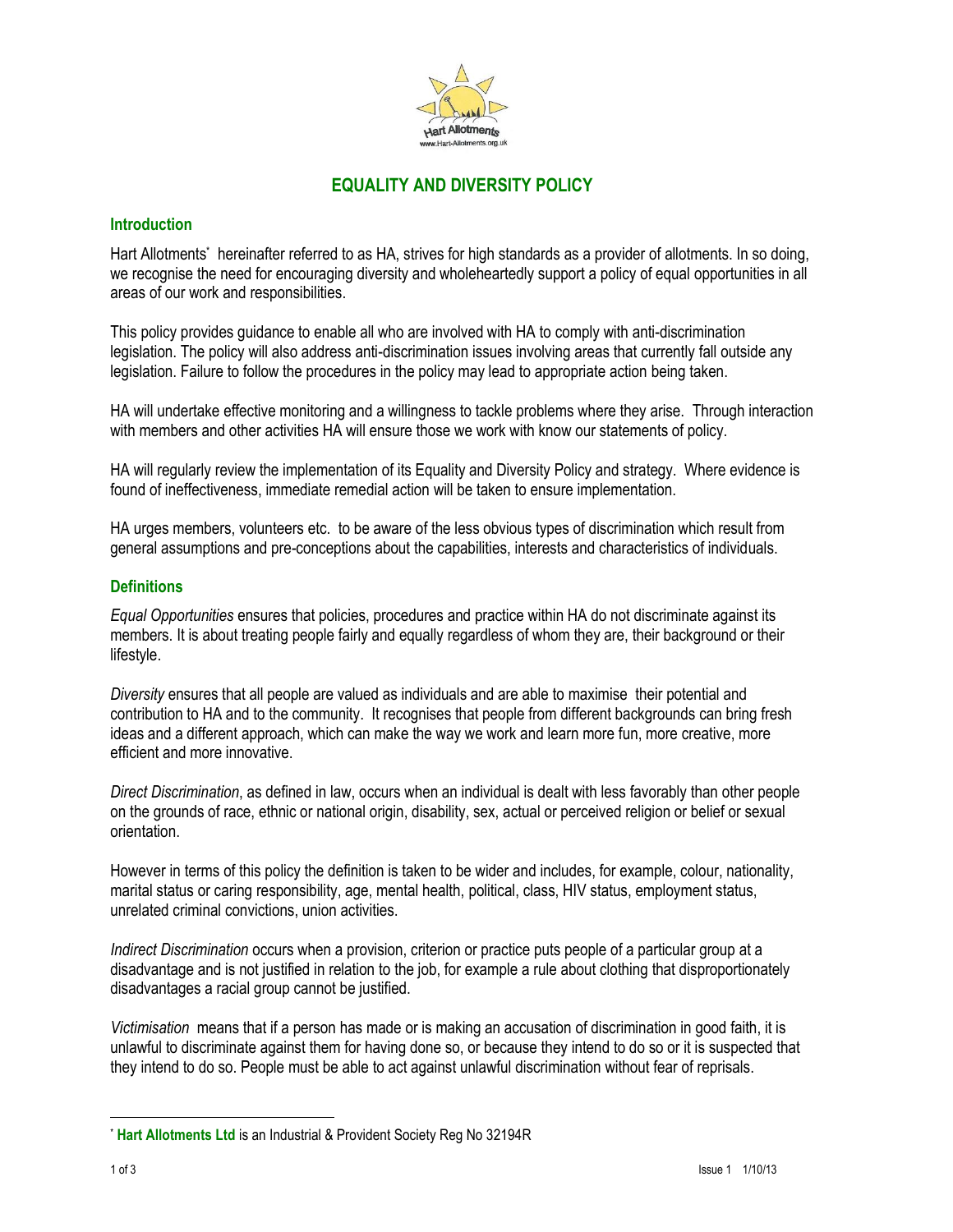*Harassment* means unwanted conduct based on race, sex or age etc. which has the purpose or effect of violating the dignity of a person or creating an intimidating, hostile, degrading, humiliating or offensive environment for the person. Harassment can be sexual, racial, directed against people with disabilities or indeed related to any characteristic exhibited by the individual.

*Positive Action* refers to measures taken to assist members, or others who have been under-represented in specific areas, to reach a level of knowledge and competencies that is comparable with the law . 'Positive discrimination' at the point of selection for allotments is not permissible.

## **Policy Statements**

### *Diversity*

HA will actively encourage diversity to maximise achievement, creativity and good practice and to bring benefit to individuals and communities. HA encourages all people it works with, and for, to contribute to an environment in which people feel comfortable expressing how they feel and what they need, knowing they will be treated with respect and that their contribution will be valued.

HA will endeavor to deliver services in a way that genuinely recognises the importance of an inclusive society that brings opportunities and access, not barriers to individuals.

### *Equal Opportunities*

HA is an equal opportunities provider of allotments. No member, volunteer, or service user should receive less favourable treatment on the grounds of race, colour, nationality, ethnic or national origin; sex; marital status or caring responsibility; sexual orientation; age; physical, sensory or learning disability; mental health; political or religious beliefs; class; HIV status; employment status; unrelated criminal convictions; union activities. Nor will such person's sex, disability, race, marital or civil partnership status, sexual orientation, religion, colour, nationality or ethnic or national origin, age, trade union membership or non-membership, be disadvantaged by conditions or requirements which cannot be shown to be justifiable.

This principle applies to all aspects of the HA activities and provider of services.

## **Aims and Objectives**

The aims and objectives of the Equality and Diversity Policy are:

- To encourage, promote and celebrate diversity in all our activities and services
- To ensure equal access to allotments,
- To ensure compliance with legislation on discrimination and equality including Equal Pay Act 1970, Sex Discrimination Act 1975, Race Relations Act 1976, Disability Discrimination Act 1995, Employment Rights Act 1996, Race Relations (Amendment) Act 2000, Employment Act 2002, Race Relations Act 1976 (Amendment) Regulations 2003, Religion or Belief Regulations 2003, Sexual Orientation Regulations 2003 and Employment Equality (Age) Regulations 2006.
- To promote equal opportunities in other areas not currently covered by legislation.
- To create environments free from harassment and discrimination.
- To maximise the use of resources in the best interests of members, volunteers and service users.
- To confront and challenge discrimination where and whenever it arises, whether it be between colleagues, or in any other area relating to the HA's activities.
- To ensure, through positive action and so far as is practicable, that all HA services are accessible to all people.